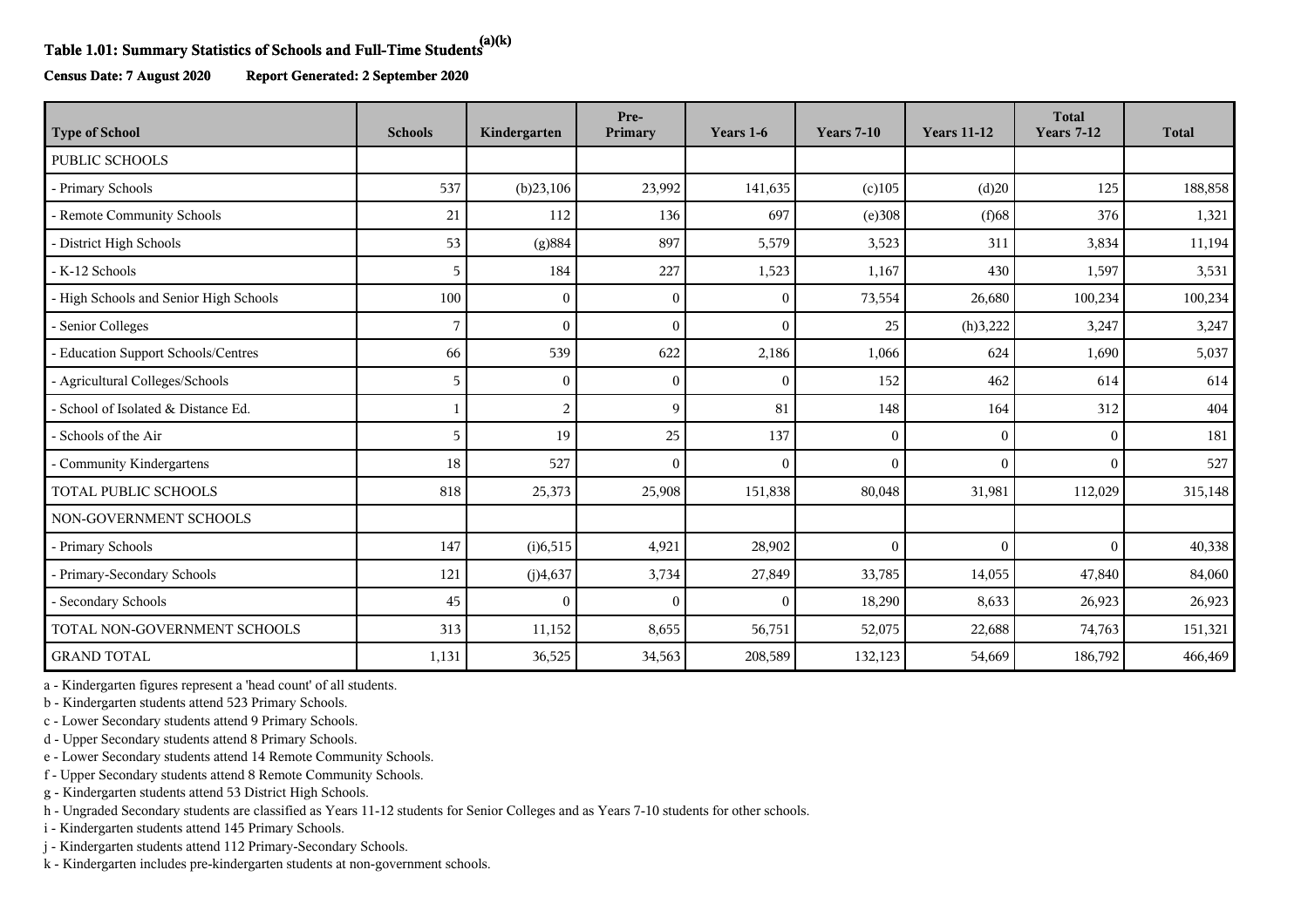## **Table 1.01: Summary Statistics of Metropolitan Schools and Full-Time Students(a)(k)**

**Census Date: 7 August 2020 Report Generated: 2 September 2020**

| <b>Type of School</b>                  | <b>Schools</b> | Kindergarten | Pre-<br>Primary | Years 1-6    | <b>Years 7-10</b> | <b>Years 11-12</b> | <b>Total</b><br><b>Years 7-12</b> | <b>Total</b> |
|----------------------------------------|----------------|--------------|-----------------|--------------|-------------------|--------------------|-----------------------------------|--------------|
| <b>PUBLIC SCHOOLS</b>                  |                |              |                 |              |                   |                    |                                   |              |
| - Primary Schools                      | 356            | $(b)$ 18,950 | 19,544          | 114,521      | (c)0              | (d)0               | $\Omega$                          | 153,015      |
| - District High Schools                | 2              | (g)109       | 117             | 663          | 710               | $\Omega$           | 710                               | 1,599        |
| - K-12 Schools                         |                | 40           | 58              | 414          | 311               | 138                | 449                               | 961          |
| - High Schools and Senior High Schools | 72             | $\Omega$     | $\left($        | $\mathbf{0}$ | 58,787            | 21,829             | 80,616                            | 80,616       |
| - Senior Colleges                      | 5              |              |                 | $\mathbf{0}$ | 25                | (h)2,192           | 2,217                             | 2,217        |
| - Education Support Schools/Centres    | 53             | 509          | 589             | 2,015        | 885               | 516                | 1,401                             | 4,514        |
| - School of Isolated & Distance Ed.    |                | 2            | q               | 81           | 148               | 164                | 312                               | 404          |
| - Community Kindergartens              | 15             | 396          |                 | $\theta$     | $\theta$          | $\Omega$           | $\Omega$                          | 396          |
| TOTAL PUBLIC SCHOOLS                   | 505            | 20,006       | 20,317          | 117,694      | 60,866            | 24,839             | 85,705                            | 243,722      |
| NON-GOVERNMENT SCHOOLS                 |                |              |                 |              |                   |                    |                                   |              |
| - Primary Schools                      | 101            | (i)5,265     | 3,971           | 23,228       | $\mathbf{0}$      | $\mathbf{0}$       | $\theta$                          | 32,464       |
| - Primary-Secondary Schools            | 82             | (j)3,758     | 3,038           | 22,868       | 29,209            | 12,689             | 41,898                            | 71,562       |
| - Secondary Schools                    | 32             | $\Omega$     | 0               | $\mathbf{0}$ | 15,066            | 7,620              | 22,686                            | 22,686       |
| TOTAL NON-GOVERNMENT SCHOOLS           | 215            | 9,023        | 7,009           | 46,096       | 44,275            | 20,309             | 64,584                            | 126,712      |
| <b>GRAND TOTAL</b>                     | 720            | 29,029       | 27,326          | 163,790      | 105,141           | 45,148             | 150,289                           | 370,434      |

a - Kindergarten figures represent a 'head count' of all students.

b - Kindergarten students attend 353 Primary Schools.

c - Lower Secondary students attend 0 Primary Schools.

d - Upper Secondary students attend 0 Primary Schools.

e - Lower Secondary students attend 0 Remote Community Schools.

f - Upper Secondary students attend 0 Remote Community Schools.

g - Kindergarten students attend 2 District High Schools.

h - Ungraded Secondary students are classified as Years 11-12 students for Senior Colleges and as Years 7-10 students for other schools.

i - Kindergarten students attend 99 Primary Schools.

j - Kindergarten students attend 76 Primary-Secondary Schools.

k - Kindergarten includes pre-kindergarten students at non-government schools.